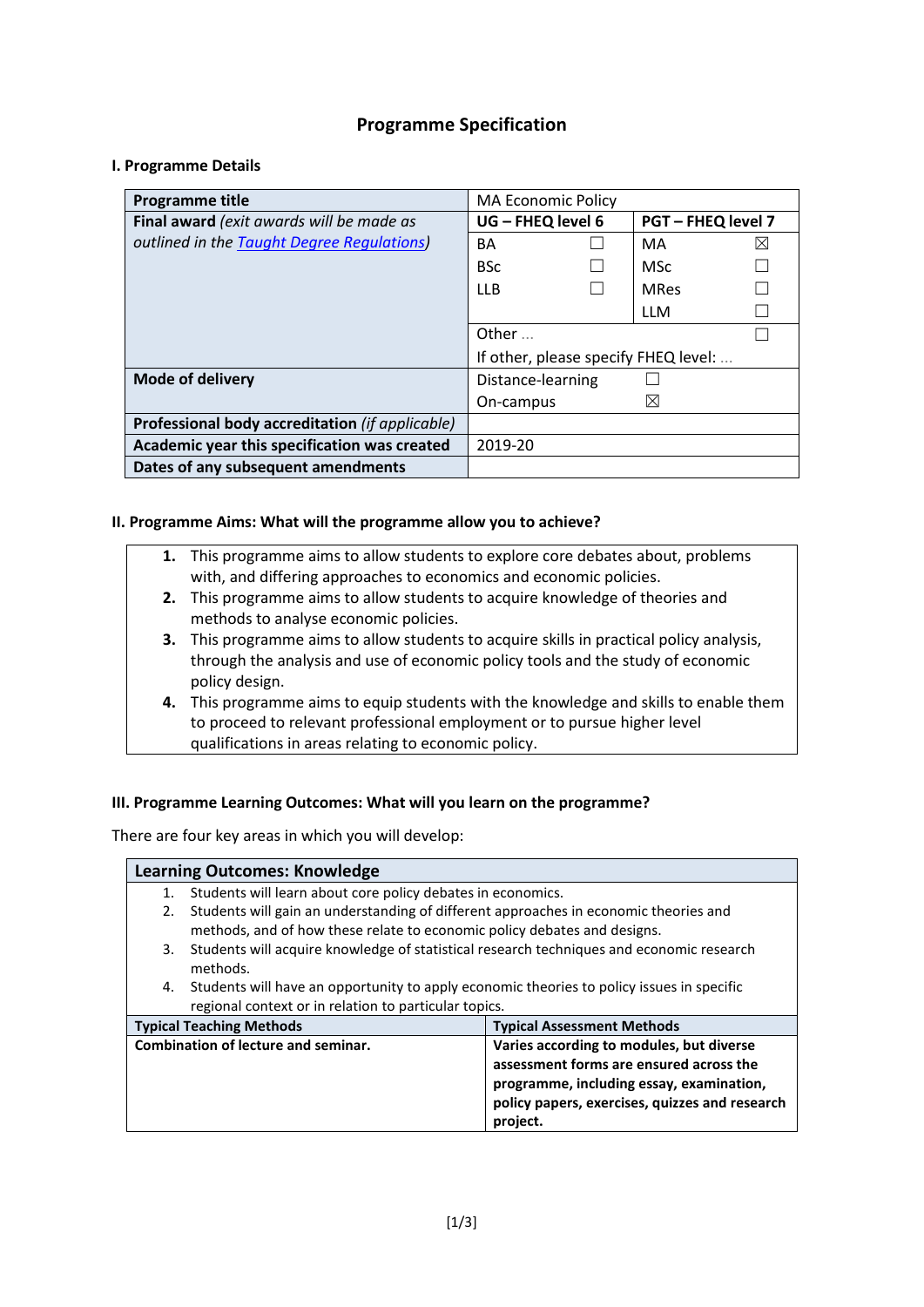| Learning Outcomes: Intellectual (thinking) skills                                                   |                                                                                                |  |  |  |  |  |
|-----------------------------------------------------------------------------------------------------|------------------------------------------------------------------------------------------------|--|--|--|--|--|
|                                                                                                     | 1. Students will learn to develop intellectual initiative and to analyse, evaluate and reflect |  |  |  |  |  |
|                                                                                                     | critically on current research in economics and economic policy.                               |  |  |  |  |  |
| 2.                                                                                                  | Students will acquire the ability to discriminate between competing economic theories and      |  |  |  |  |  |
|                                                                                                     | methods underlying the design of economic policies, and to critically appraise the policy      |  |  |  |  |  |
|                                                                                                     | implications of these differing approaches.                                                    |  |  |  |  |  |
| З.                                                                                                  | Students will learn to apply theoretical, empirical and technical knowledge to practical       |  |  |  |  |  |
|                                                                                                     | policy analysis.                                                                               |  |  |  |  |  |
| 4. Students will develop skills to present economic policy issues in an articulate, informed and    |                                                                                                |  |  |  |  |  |
| coherent manner.                                                                                    |                                                                                                |  |  |  |  |  |
| <b>Typical Teaching Methods</b>                                                                     | <b>Typical Assessment Methods</b>                                                              |  |  |  |  |  |
| <b>Combination of lecture and seminar.</b>                                                          | Combination of essay, examination, policy                                                      |  |  |  |  |  |
|                                                                                                     | papers, exercises quizzes and research                                                         |  |  |  |  |  |
|                                                                                                     | project.                                                                                       |  |  |  |  |  |
| Learning Outcomes: Subject-based practical skills                                                   |                                                                                                |  |  |  |  |  |
| Students will learn how to apply research methods and prepare an effective research<br>1.           |                                                                                                |  |  |  |  |  |
| proposal on a topic relating to economic policy.                                                    |                                                                                                |  |  |  |  |  |
| Students will learn how to gather, organise and employ data, information and evidence for<br>2.     |                                                                                                |  |  |  |  |  |
| economic policy analysis and design.                                                                |                                                                                                |  |  |  |  |  |
| Students will gain the ability to assess and design economic policy.<br>3.                          |                                                                                                |  |  |  |  |  |
| Students will acquire skills to present policy analysis and proposals lucidly, coherently and<br>4. |                                                                                                |  |  |  |  |  |
| concisely in clear language (written and verbal).                                                   |                                                                                                |  |  |  |  |  |
| <b>Typical Teaching Methods</b>                                                                     | <b>Typical Assessment Methods</b>                                                              |  |  |  |  |  |
| <b>Combination of lecture and seminar.</b>                                                          | Combination of essay, examination, policy                                                      |  |  |  |  |  |
|                                                                                                     | papers, exercises quizzes and research                                                         |  |  |  |  |  |
|                                                                                                     | project.                                                                                       |  |  |  |  |  |

**1. Students will be able to analyse, evaluate and reflect critically on information received.**

- **2. Students learn how to present ideas coherently and concisely, in writing and orally, extracting key elements from complex information.**
- **3. Students will be given the opportunity to engage with independent research on well defined tasks or topics.**
- **4. Students will learn how to identify policy problems and design solutions, selecting and applying competing theories and methods appropriately.**
- **5. Students will gain an understanding of how to gather, organise and deploy data and evidence to form a balanced judgement and to develop and support critical argument and policy recommendations.**
- **6. Students will have an opportunity to present written and oral materials clearly and effectively and to engage constructively with feedback.**

| <b>Typical Teaching Methods</b>            | <b>Typical Assessment Methods</b>         |
|--------------------------------------------|-------------------------------------------|
| <b>Combination of lecture and seminar.</b> | Combination of essay, examination, policy |
|                                            | papers, exercises quizzes and research    |
|                                            | project.                                  |

#### **General statement on contact hours – undergraduate programmes**

All full-time undergraduate programmes consist of 120 credits per year, in modules of 30 or 15 credits. They are taught over 10 or 20 weeks. The programme structure shows which modules are compulsory and which optional.

As a rough guide, 1 credit equals approximately 10 hours of work. Most of this will be independent study (see [https://www.soas.ac.uk/admissions/ug/teaching/\)](https://www.soas.ac.uk/admissions/ug/teaching/). Also included are